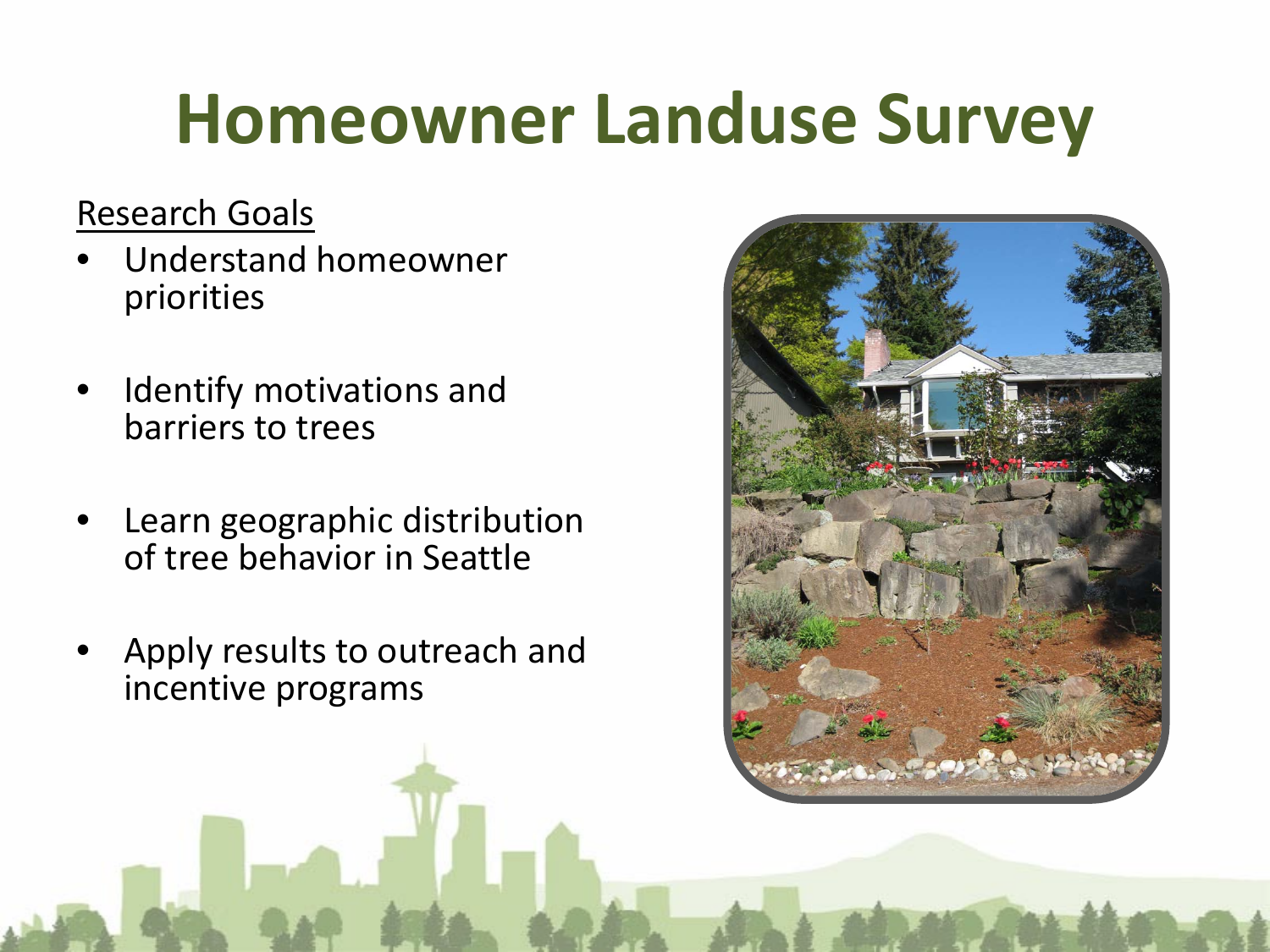#### Methods

- Partnership between City of Seattle and University of WA
	- Additional support from Ivars and Garden Club of America
- Mixed mode survey of 2,394 single family homeowners in Seattle
	- Mailed invitation, online response
	- Renters excluded
- Random selection of participants with even distribution across neighborhoods
- 32% response rate

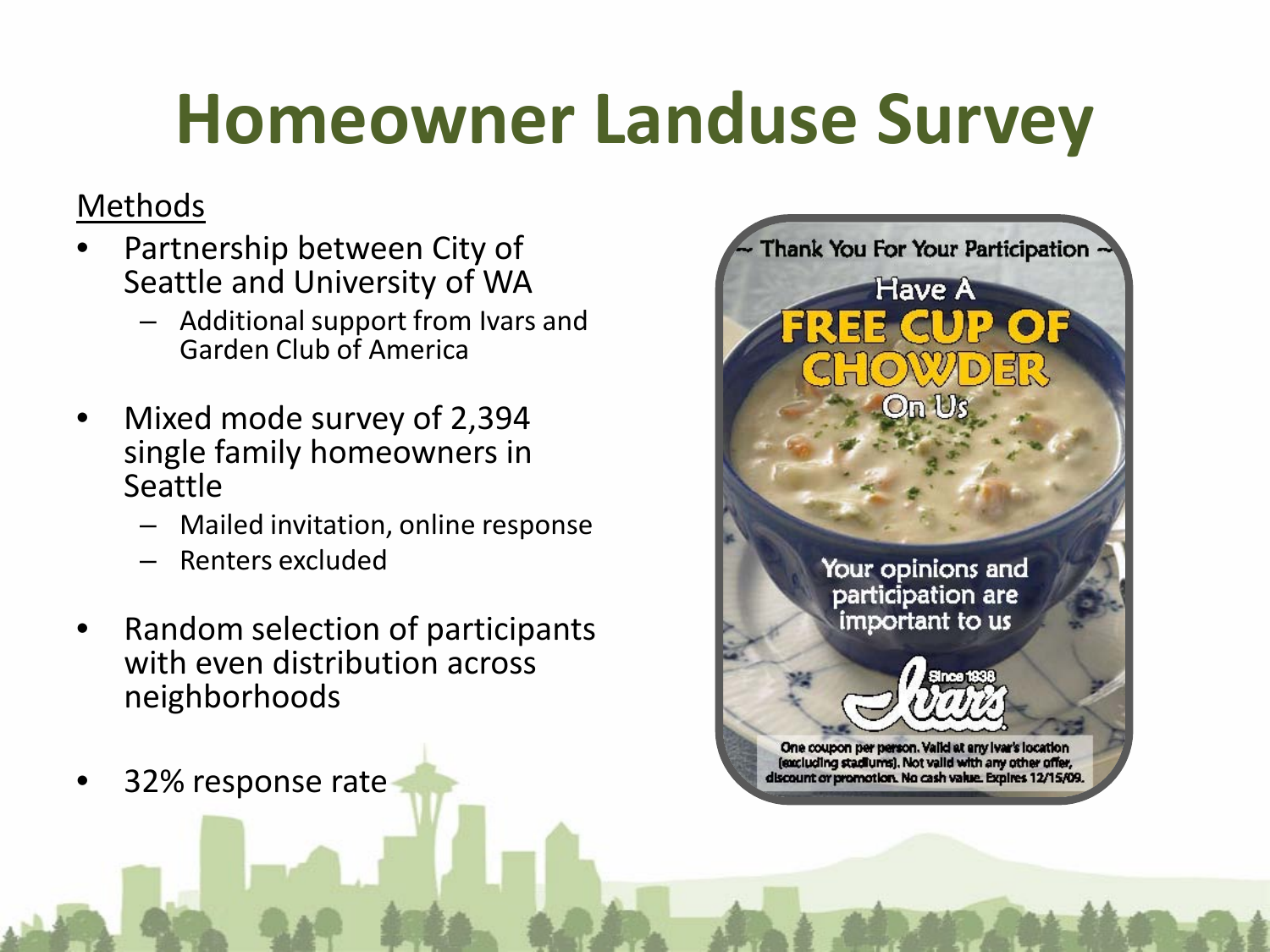

#### Why Single Family?

- Homeowners individually own a small parcels, but collectively make up the largest land use in Seattle
- Can't reach canopy cover goals without engaging single family homeowners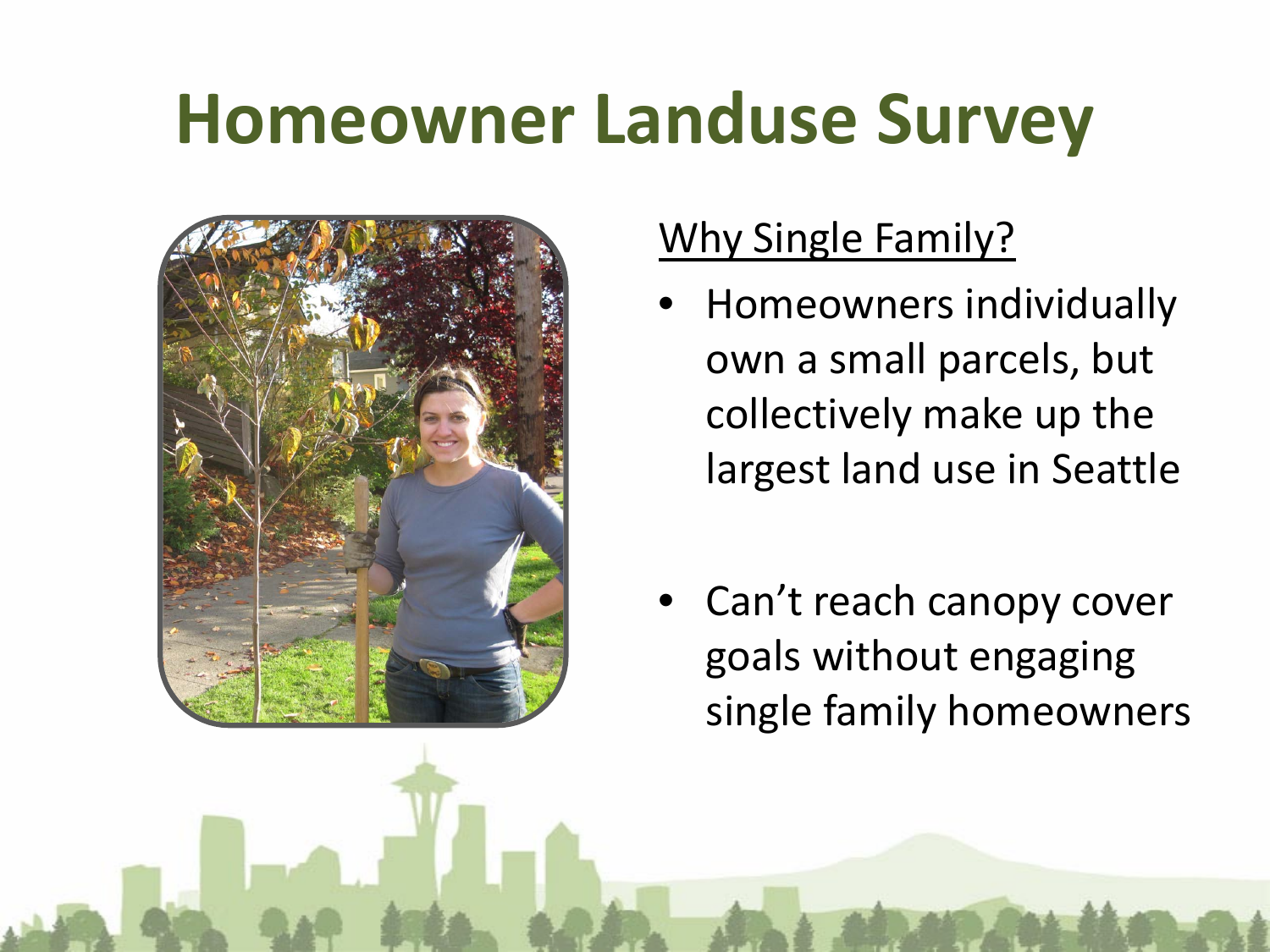#### **PERCENT OF CITY IN LAND USE CATEGORY**

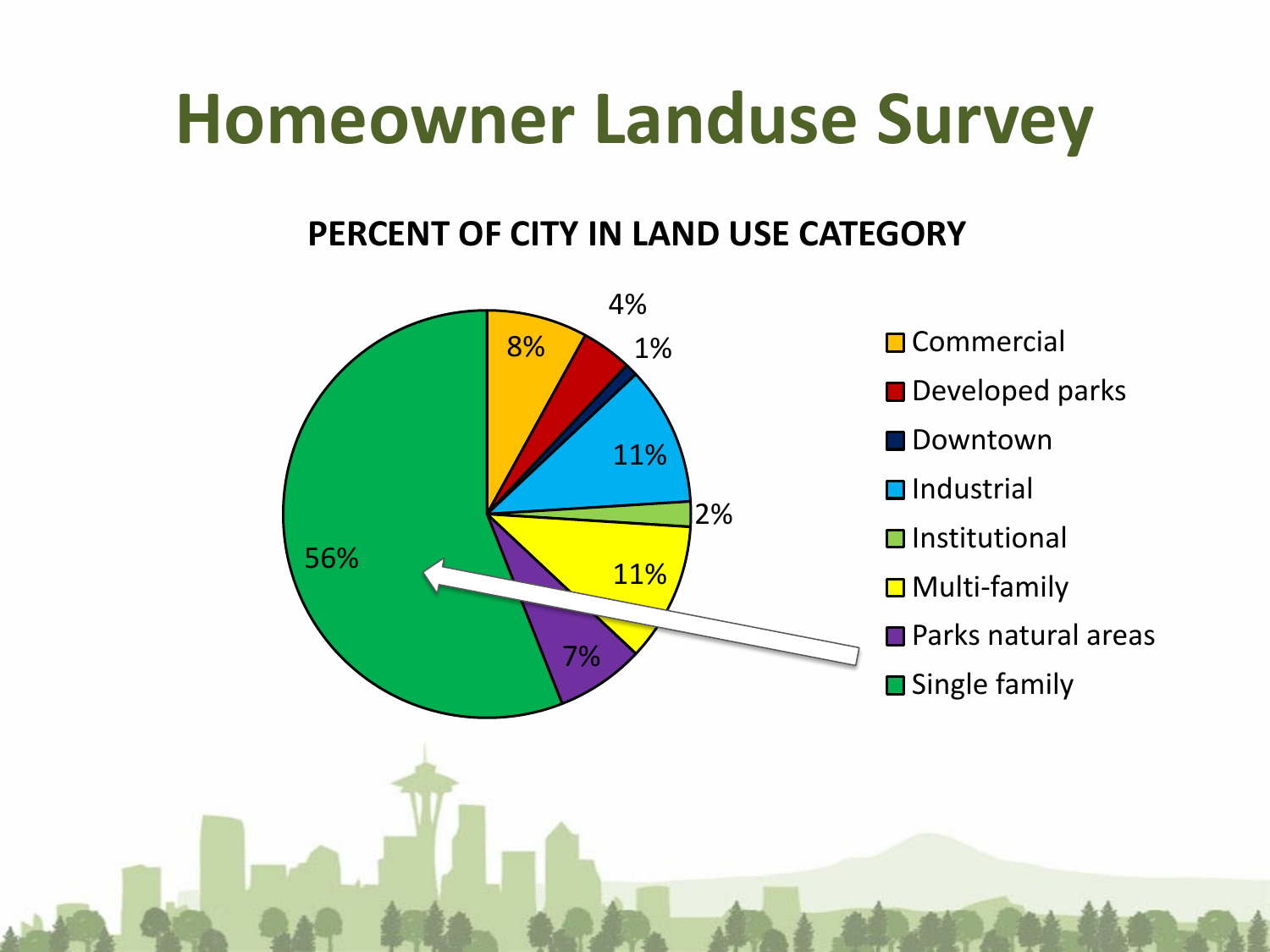| <b>Land Use Type</b> | <b>Current Canopy</b><br><b>Cover</b> | <b>Canopy Goal</b> | # Trees Needed |
|----------------------|---------------------------------------|--------------------|----------------|
| Commercial           | 9.7%                                  | 15%                | 33,415         |
| Developed park       | 25.5%                                 | 25%                | $\overline{0}$ |
| Downtown             | 4.7%                                  | 12%                | 8,224          |
| Industrial           | 4.3%                                  | 10%                | 48,777         |
| Institutional        | 19.4%                                 | 20%                | 557            |
| Multi-family         | 17.1%                                 | 20%                | 22,971         |
| Parks natural areas  | 80.4%                                 | 80%                | $\overline{0}$ |
| Single family        | 24.7%                                 | 33%                | 192,869        |
| Citywide             | 23%                                   | 30%                | 306,813        |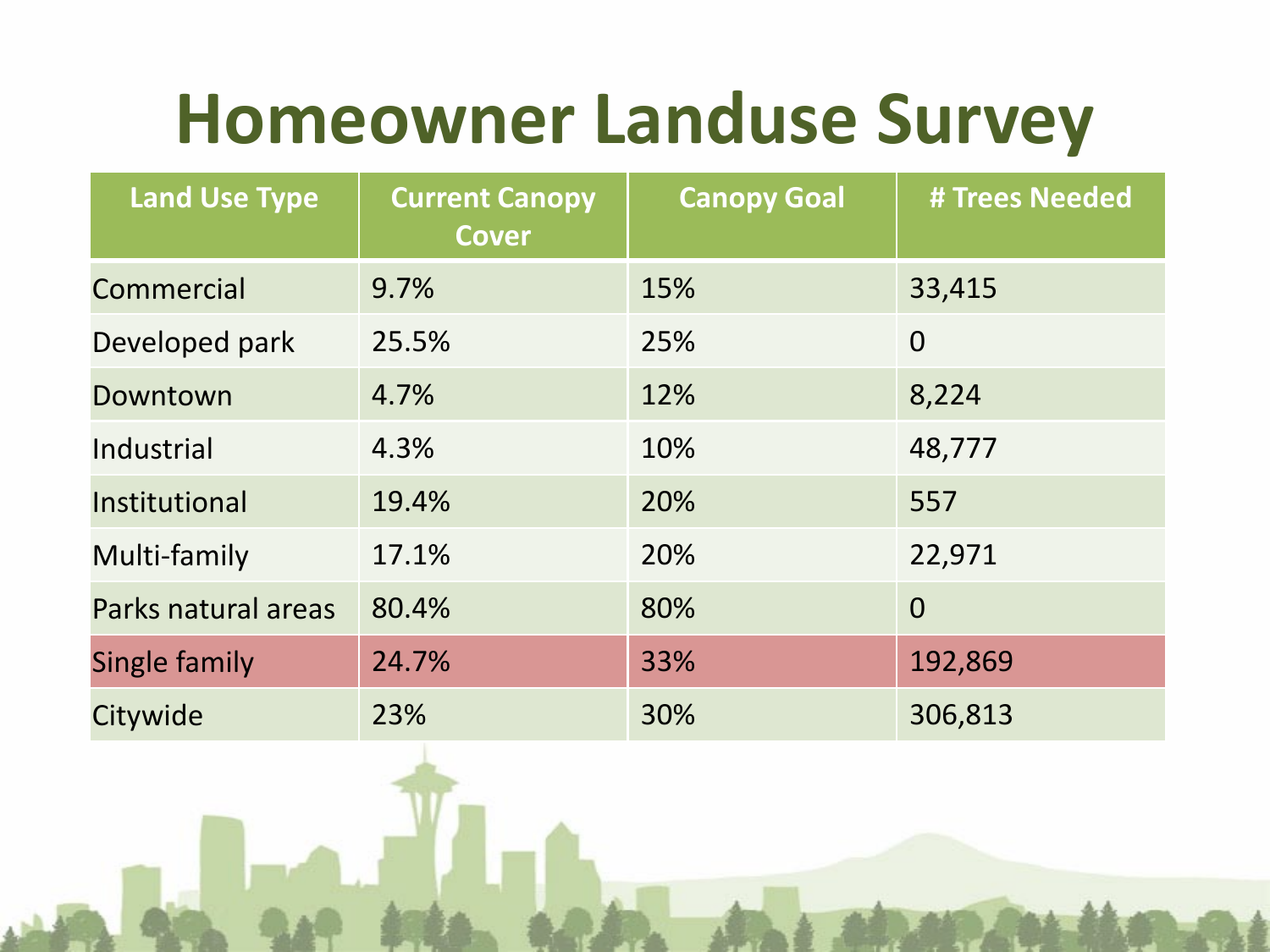#### Preliminary Results – Behavior

- Homeowners favor small ornamental trees over large evergreens
- Respondents say they have planted more trees in the past than they intend to in the future
- The majority of respondents plant trees in the spring or summer
- The majority of respondents prune trees themselves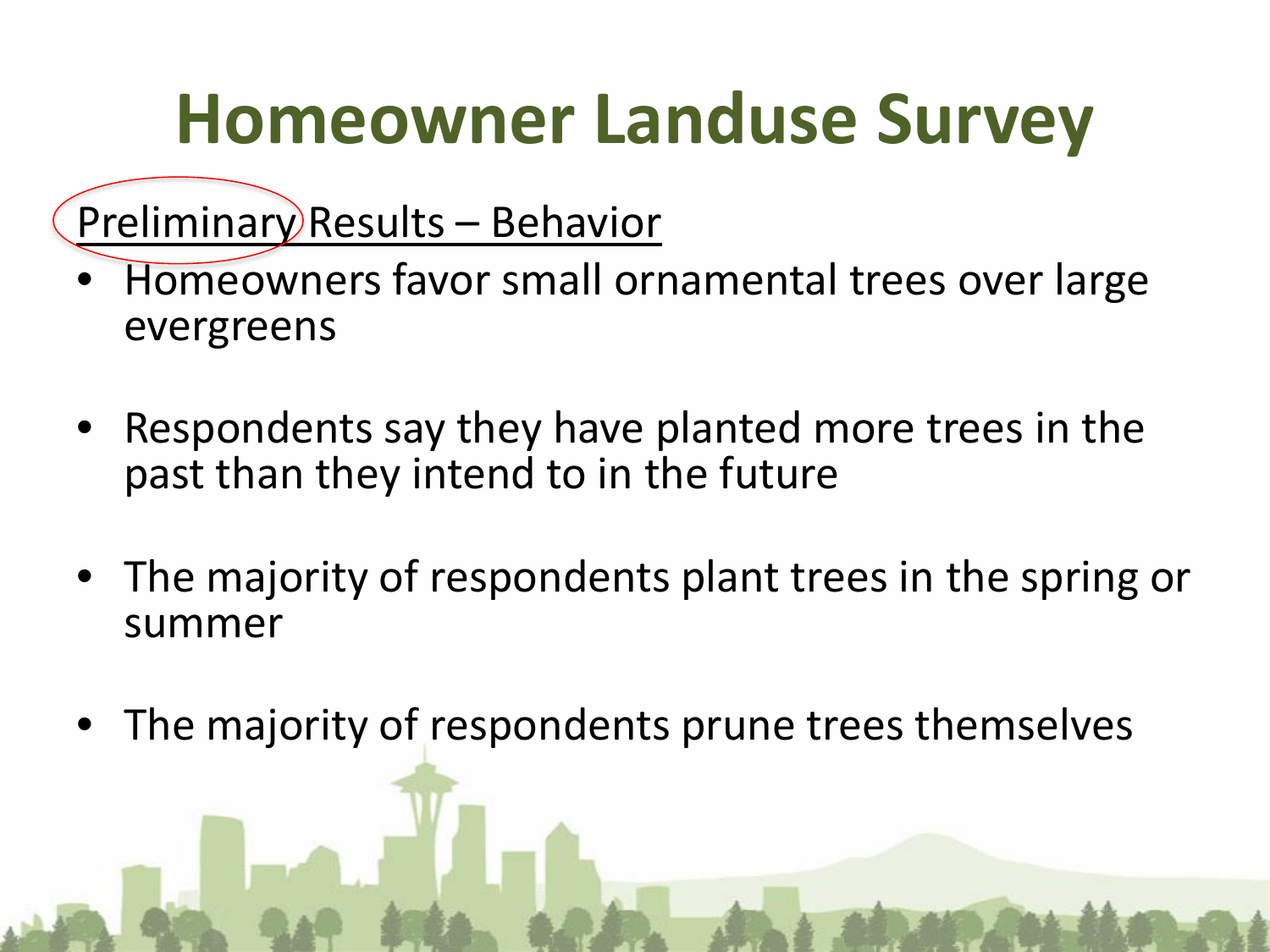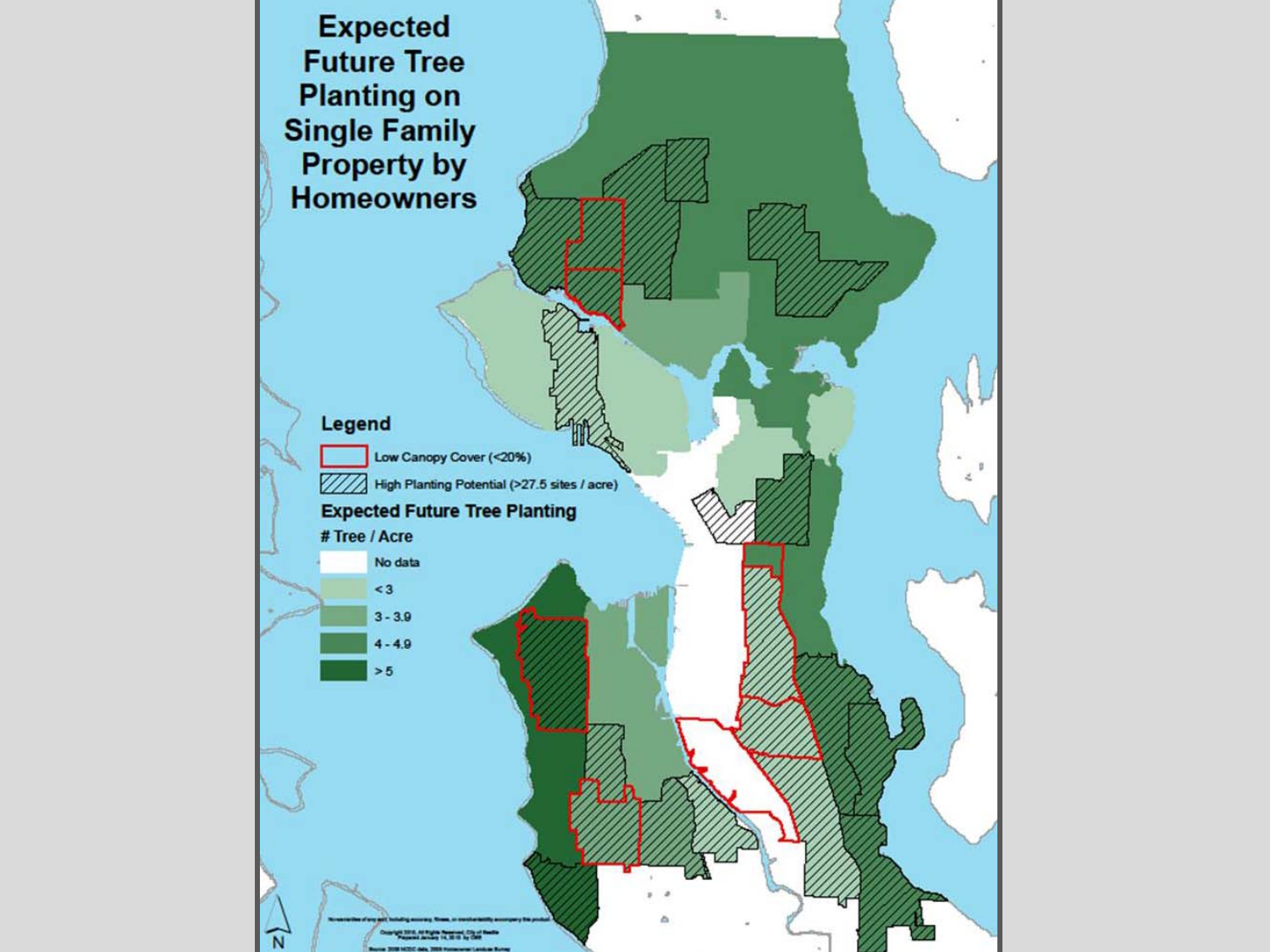Preliminary Results – Attitudes

- Significant motivations for planting:
	- Trees look good
	- Gardening as a hobby
- Not found to be significant:

– Environmental benefits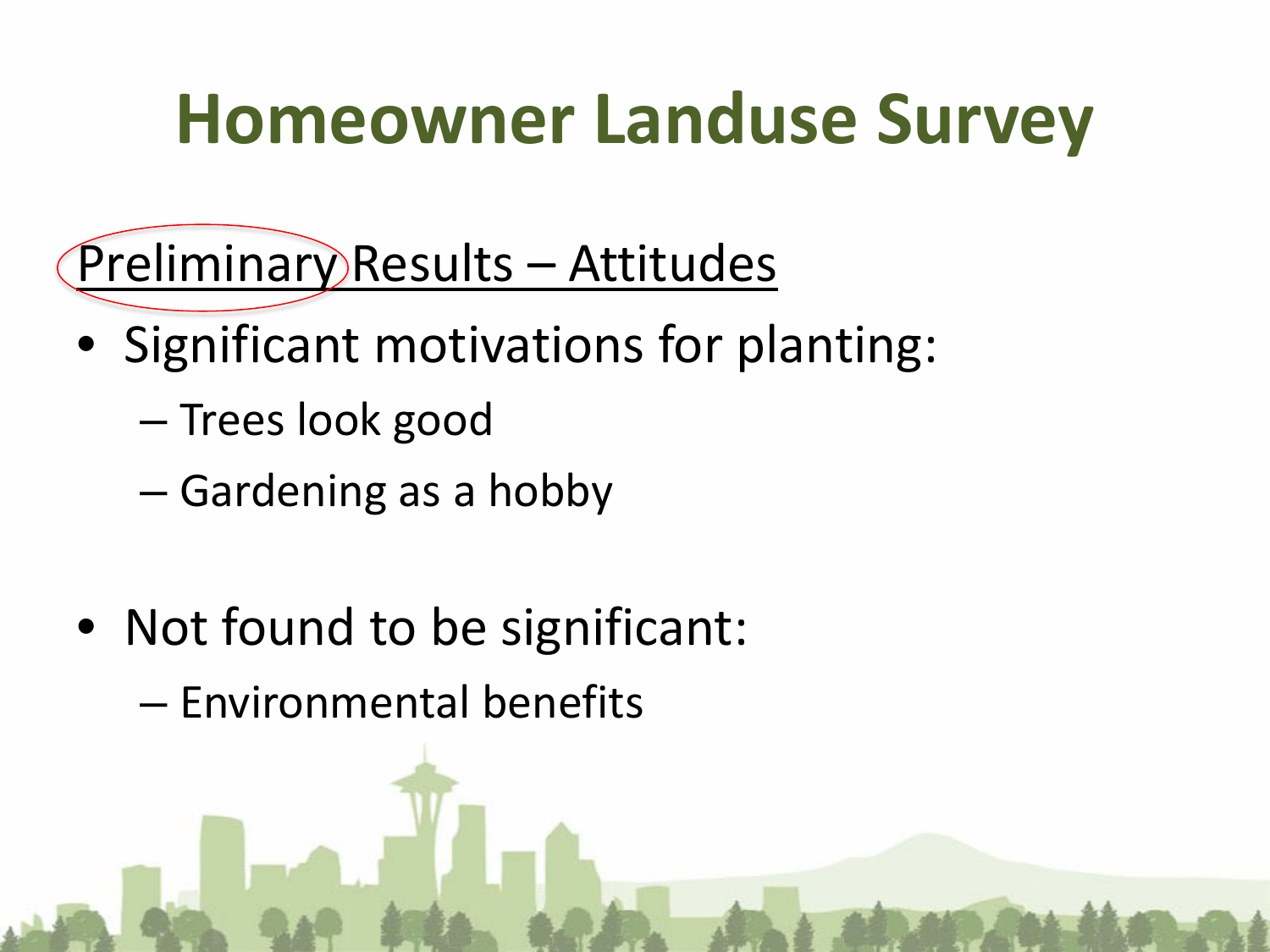#### Preliminary Results – Attitudes

- Significant barriers to planting:
	- Lack of knowledge
	- Physical labor
	- Desire for open lawns
	- Desire for views
	- Redevelopment
- Not found to be significant:
	- Fear of legal risk or damage from tree failure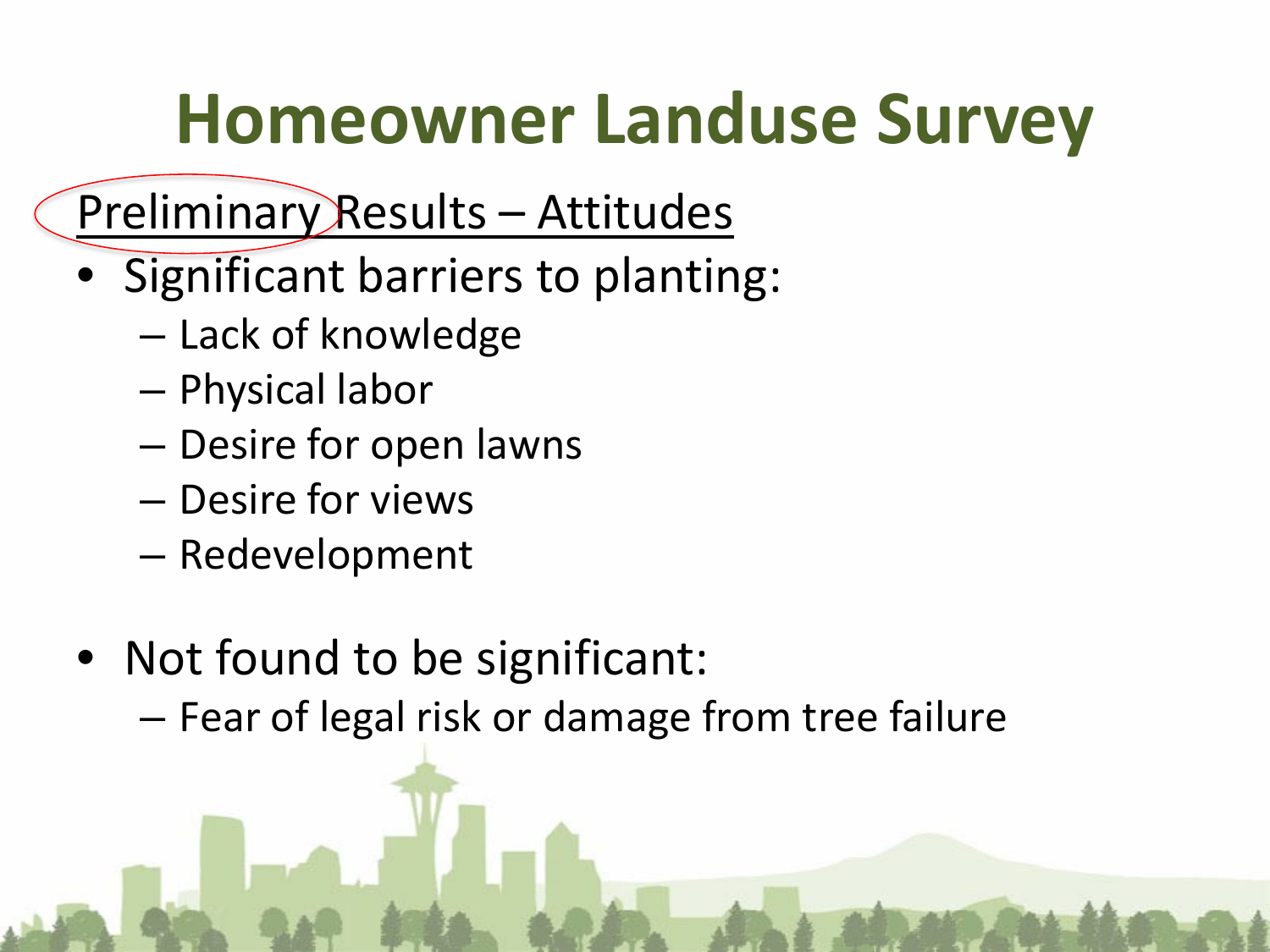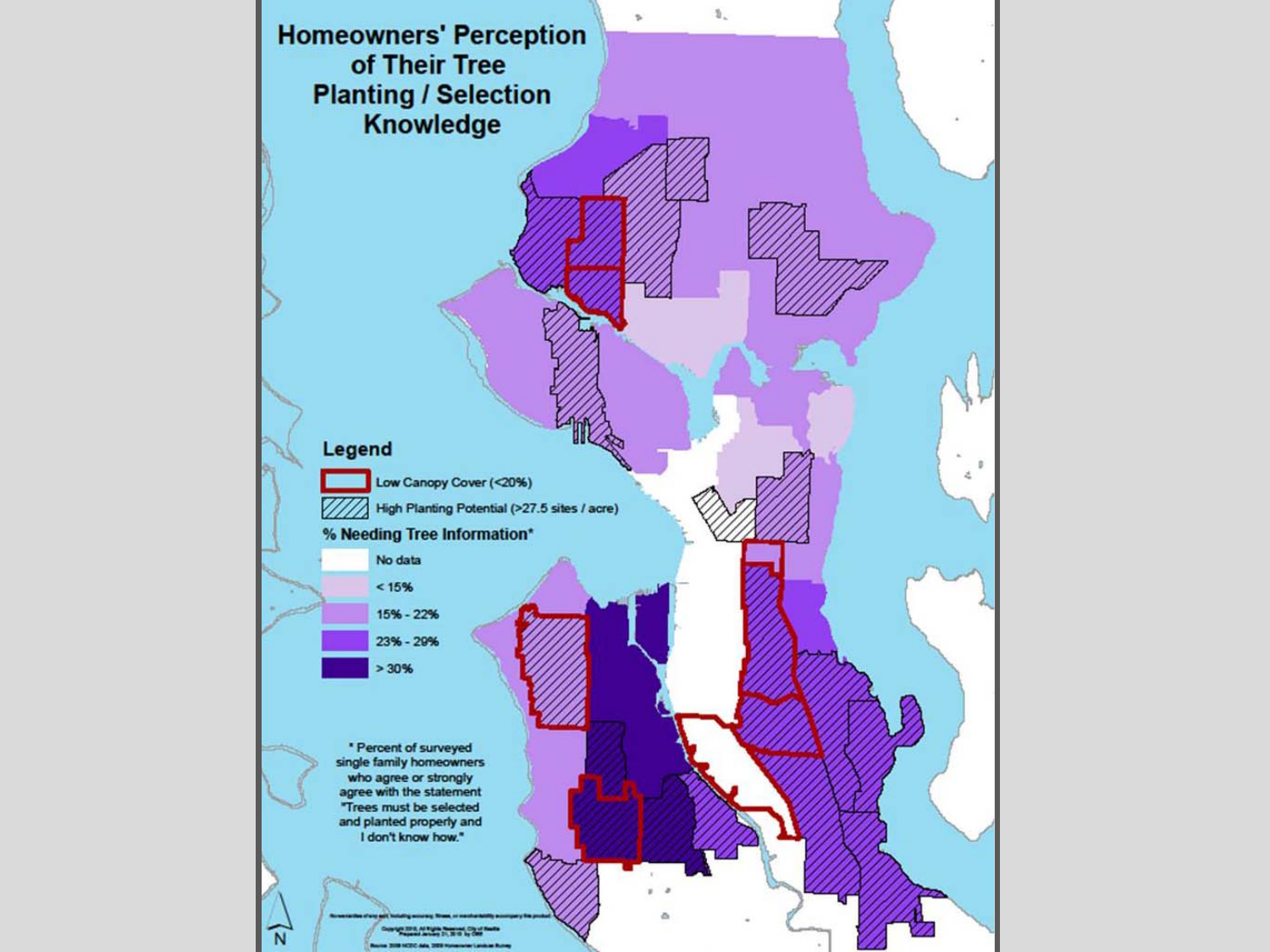